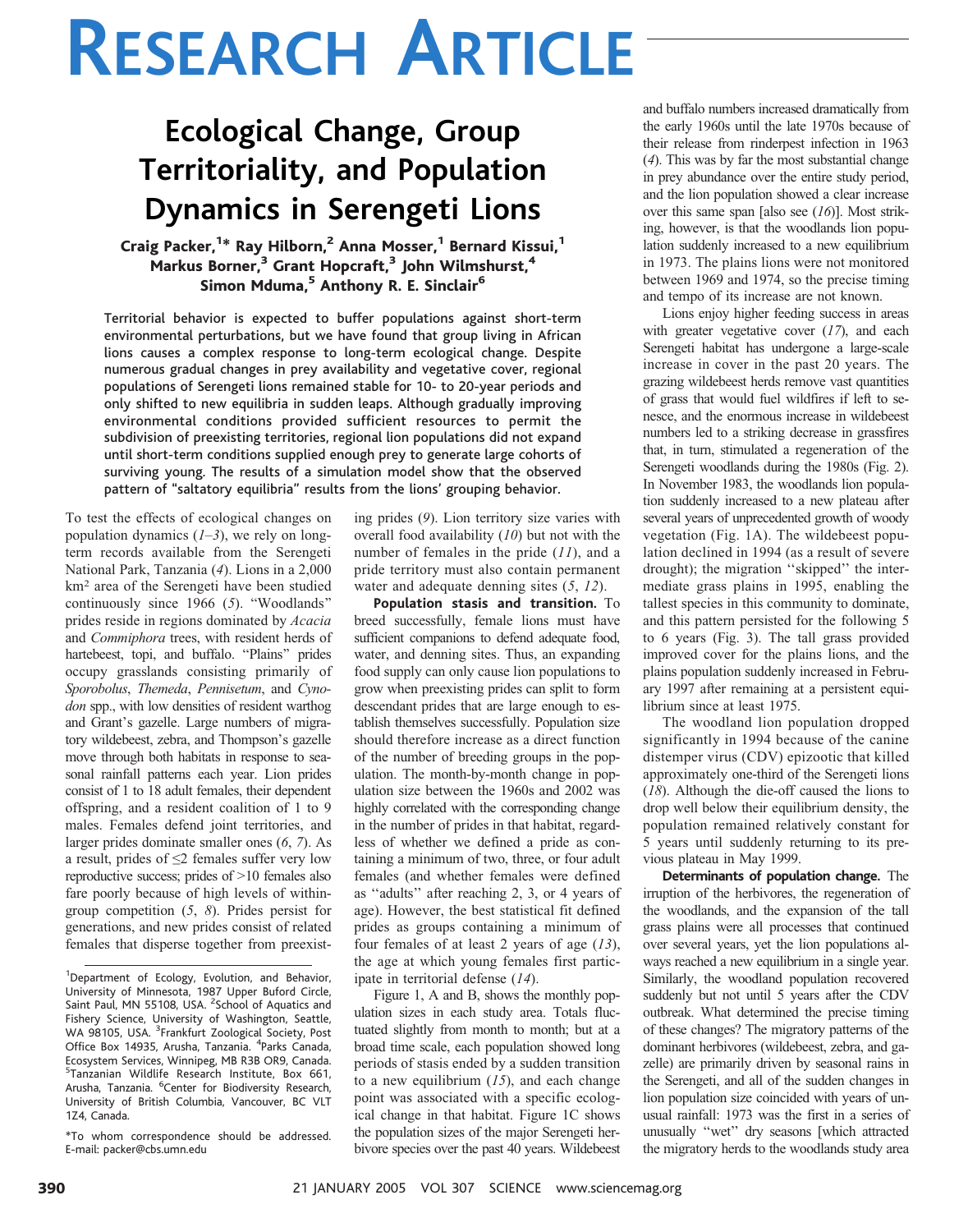

#### R ESEARCH A RTICLE

Fig. 1. Lion population sizes each month: (A) woodlands, (B) plains. Horizontal lines indicate periods where population sizes were statistically homogeneous but different from adjacent periods. Blue lines include all individuals; black lines indicate lions  $\geq$ 2 years. Diamonds designate change points. Pale green blocks highlight times when the populations were below local equilibrium density; dark green lines demarcate years within these periods with favorable rainfall. Red line shows the CDV die-off in 1994. (C) Serengeti herbivore population sizes. Vertical bars show SE. Green box highlights recovery from rinderpest; brown box highlights drought-related die-off in the wildebeest.

Fig. 2. Wildebeest, fire, and the regeneration of woody vegetation in the Serengeti woodlands. (A) The extent of wildfire is inversely related to the size of the wildebeest population. (B) Wildfire reached a low point in the late 1970s and early 1980s. (C) Population growth rates of acacias in the Serengeti woodlands as measured from fixedpoint photography; woodland recovery peaked in the early 1980s. Green band indicates time period when the woodlands lions experienced the greatest increase in prey accessibility.

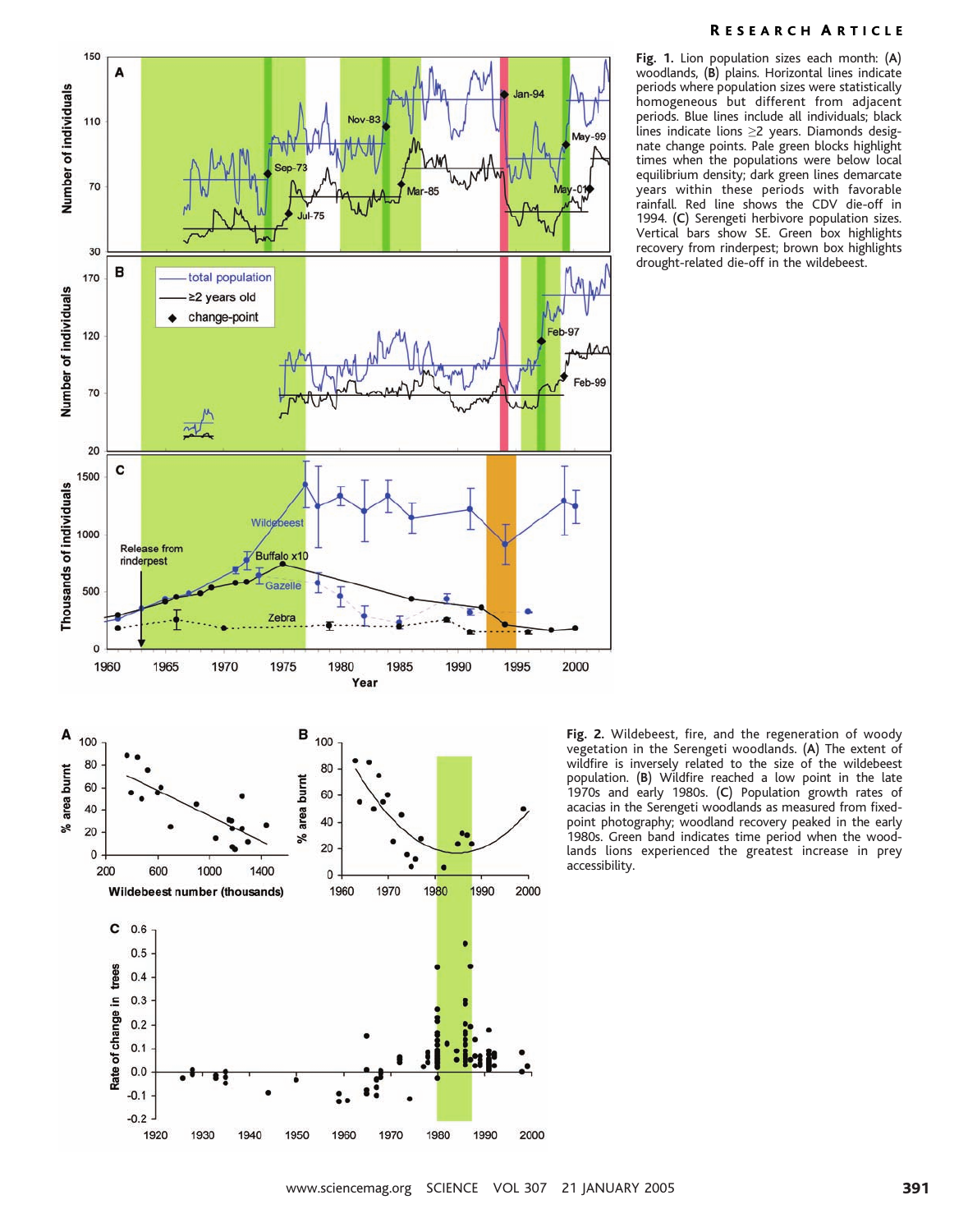#### R ESEARCH A RTICLE

 $(16)$ ], 1983 and 1999 were followed by the two driest wet seasons in more than 40 years, and the increase in the plains population occurred during the extreme El Niño rainfalls of 1997– 1998, which were the heaviest since 1962. (Migrant herbivores spend less time on the plains in ''dry'' wet seasons and more time on the plains in ''wet'' wet seasons.)

Thus, the background of long-term change in prey availability is overlain with a stochastic year-to-year pattern of prey distribution, and the first ''good year'' permitted rapid recruitment in the lion population. Across all significant population increases, the primary demographic response was increased cub survival  $(P < 0.01)$ rather than larger litter size or shorter interbirth intervals. All the population ''leaps'' involved successful reproduction in an exceptional number of prides. Five of six woodlands prides successfully raised cohorts of cubs in 1973 and 1983 (four of six was the prior record) and six of seven in 1999. There had never been more than six successful prides in any single year on the plains until 1997, when 11 of 12 prides successfully fledged offspring.

Our data clearly reveal the impact of the wildebeest on the Serengeti lions. Buffalo and gazelle both returned to 1960s levels by 2002 (Fig. 1C) without a concomitant decline in lion numbers, whereas the wildebeest population has remained at about 1.2 million for the past 25 years. The wildebeest were also responsible for two indirect effects on the lions. Increased levels of grazing led to extensive regeneration of woody vegetation, permitting an increase in the woodlands lion population,



Fig. 3. Long-term changes in grass height. (A) Grasslands map for the Serengeti plains. (B) Bar graphs indicate percentage of each grass type along the three transects in (A). The extent of tall grass has increased since 1994 ( $P < 0.01$ ).

30

D

whereas a temporary decline in the wildebeest population increased the average height of grasses in the intermediate grass community, enabling an expansion of the lion population on the plains. The first significant improvement in local wildebeest abundance during a period of persistent ecological change also permits the simultaneous establishment of viable new prides (with  $\geq$ 4 females), thus triggering the sudden increase of the population as a whole (13). In contrast, the herbivore community in the nearby Ngorongoro Crater is nonmigratory, and the Crater lion population fell to one-eighth of its local equilibrium density after a disease outbreak in 1962 (19) but subsequently showed a continuous period of exponential growth, doubling every 4 years for 12 years (20).

Impact of social structure. To evaluate the importance of group living on population changes in the Serengeti, we developed a detailed simulation model that incorporated longterm data on cub productivity, pride splitting, and adult survival as functions of annual rainfall, pride size, and dispersal status. We modeled the impact of large-scale ecological change as an increase in the number of potential territories in each study area (the magnitude being set by the observed change in equilibrial population size); rainfall followed the observed sequence over the past 40 years, and the simulated population suffered the observed level of disease mortality in 1994. Pride formation was a stochastic process that depended on the number of available territories, the size of the maternal pride, and cub recruitment. Key parameters were varied first to mimic an asocial species. In this initial case, all offspring dispersed and females were solitary (thus the model was deterministic rather than stochastic). In the second scenario, lions lived in stochastically created prides and new prides were only viable if they contained  $\geq$ 4 females, but there was no within-group den-

> Fig. 4. Number of adult females predicted by simulation models of the Serengeti woodlands population under three different scenarios. (A) Each territory is occupied by only one adult female; all adult daughters disperse. (B) Lions live in prides that must contain  $\geq$ 3 females to be viable, but cubs do not suffer higher mortality in excessively large prides. (C) Prides must be  $\geq$ 3 females to be viable, and cubs born in large prides suffer higher mortality.



10  $20$ 30 % annual change in population size

(B) and (C) illustrate representative runs of the stochastic models (see figs. S1 and S2 for output from 10 runs of each model), whereas the model shown in (A) is deterministic. (D) Frequency distribution of annual changes in female population size averaged over 100 runs of model (B), open bars, and model (C), black bars. Model (B) generated an average of only 1.08 annual population changes larger than 30% (because of the disease epidemic), whereas model (C) correctly predicted an average of 4.08 such changes (the epidemic plus three upward shifts).

150